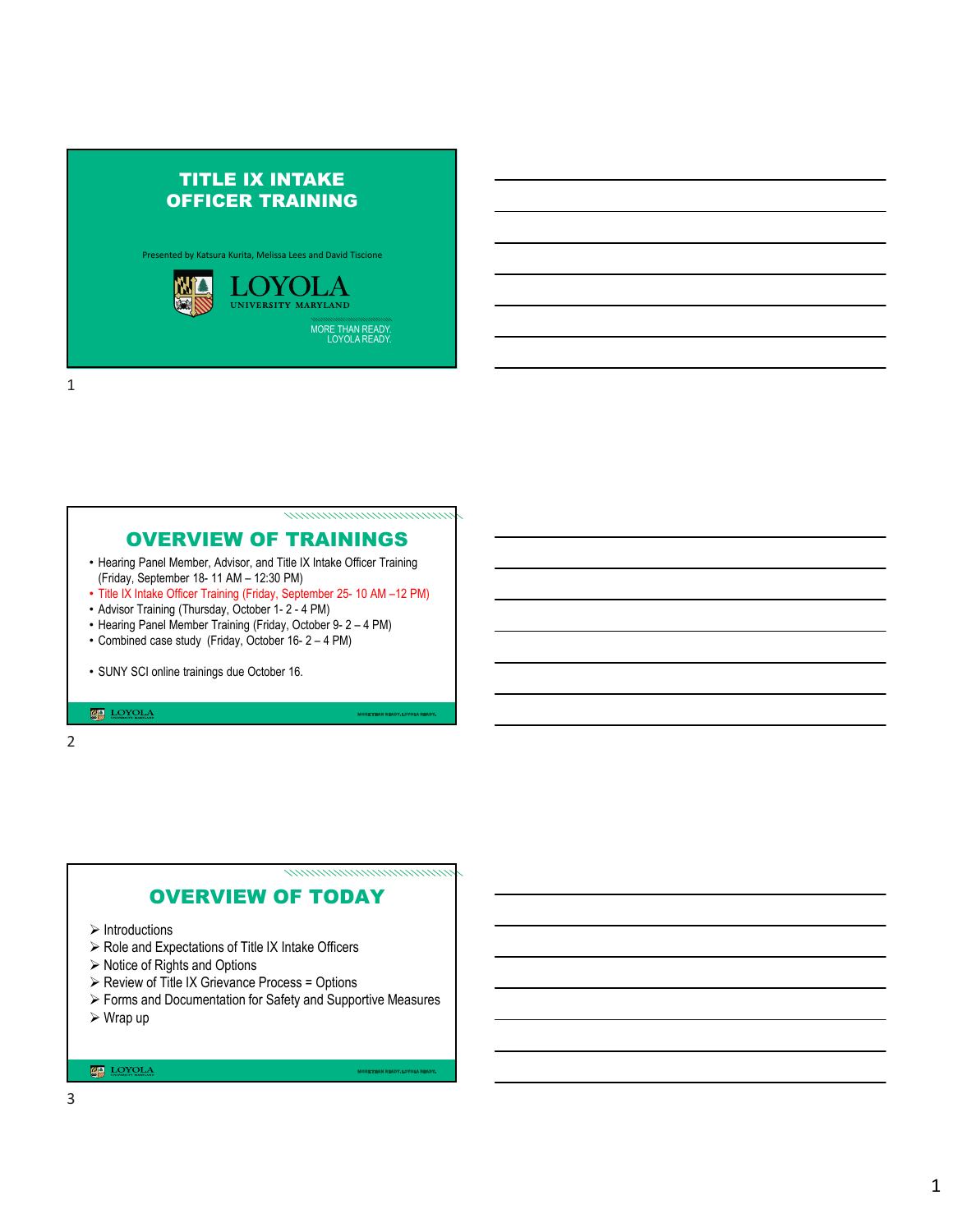# INTRODUCTIONS

namananananananan

,,,,,,,,,,,,,,,,,,,,,,,,,,,,,,,

- Share Name, Title & Office
- Name ONE responsibility or expectation of the Title IX Intake Officer

## **LOYOLA**

## 4

## ROLE OF INTAKE OFFICER

- 1. Provide information on T9 Grievance Process
- 2. Explain reporting options
- 3. Offer Supportive Measures
- 4. Assess for safety
- 5. Act with impartiality, fairness and without bias
- 6. Document, document, document

## $\underbrace{\mathbf{LOYOL}}_{\text{symmetry matrix}}$

## 5

#### ,,,,,,,,,,,,,,,,,,,,,,,,,,,,,, COMMON TERMS

- Complainant = reporting individual/ victim/ injured party • If 3rd party – write down name of Complainant
- Respondent = Responding party/ accused/ "alleged perpetrator"
- Parties refers collectively to Complainants and Respondents **LOYOLA**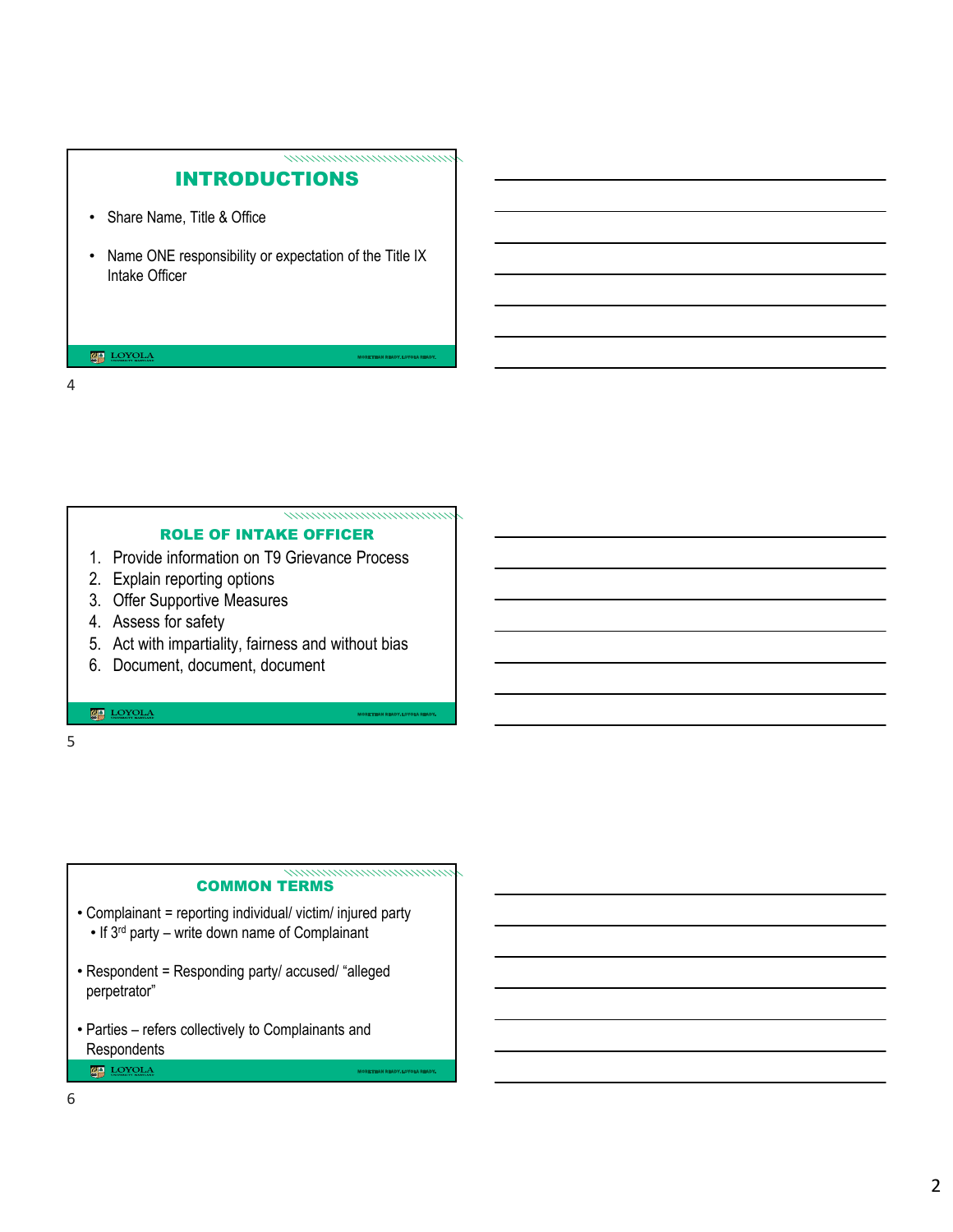#### namananananananan NOTICE OF RIGHTS AND OPTIONS

- Rights of victims (preserving evidence)
- Resources & Supportive Measures
- Reporting Options –on campus and off campus = Police
- Confidentiality v. Privacy
- Disciplinary Procedures
	- $\checkmark$  Preponderance of Evidence
	- $\checkmark$  Advisors of Choice
	- $\checkmark$  Sanctions

## LOYOLA

7



8



10. Hearings – Live, Cross Examination, Appeal

## $\overline{\text{C}}$ LOYOLA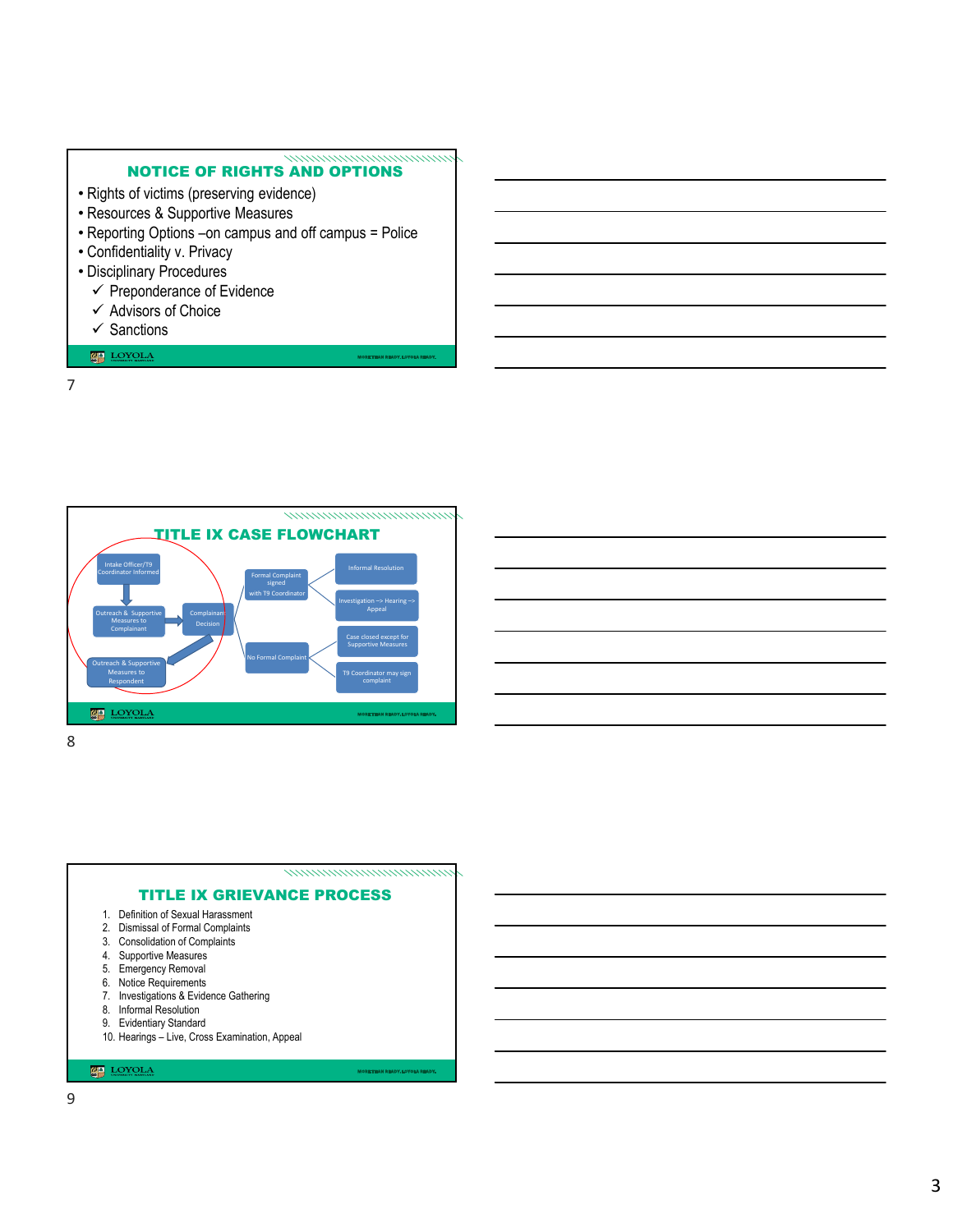#### 1. DEFINITION OF SEXUAL HARASSMENT UNDER TITLE IX

<u>manananananananan</u>

,,,,,,,,,,,,,,,,,,,,,,,,,,,,,,,,,,

nomoniminiminiminimini

Sexual harassment means conduct **on the basis of sex** that satisfies one or more of the following:

- 1. An employee of the recipient conditioning the provision of an aid, benefit, or service of the recipient on an individual's participation in unwelcome sexual conduct;
- 2. Unwelcome conduct determined by a reasonable person to be **so severe, pervasive, and objectively offensive** that it effectively denies a person equal access to the recipient's education program or activity;
- 3. "Sexual assault" as defined in 20 U.S.C. 1092(f)(6)(A)(v), "dating violence" as defined in 34 U.S.C. 12291(a)(10), "domestic violence" as defined in 34 U.S.C. 12291(a)(8), or "stalking" as defined in 34 U.S.C. 12291(a)(30).

#### $\fbox{$\begin{tabular}{|c|c|} \hline $\mathbf{Q}$ & \multicolumn{3}{|c|}{\textbf{LOYOL}} \\\hline \hline $\mathbf{Q}$ & \multicolumn{3}{|c|}{\textbf{LOYOL}} \\\hline \end{tabular}}$

10

#### MORE DEFINITIONS

**Sexual Assault** is the penetration, no matter how slight, of the vagina or anus, with any body part or object, or oral penetration by a sex organ of another person, without the consent of the victim.

**Fondling** is the touching of the private body parts of another person for the purpose of sexual gratification, without the consent of the victim.

**Incest** is sexual intercourse between persons who are related to each other within the degrees wherein marriage is prohibited by law.

**Statutory Rape** is sexual intercourse with a person who is under the statutory age of consent.

**MAN** LOYOLA

#### 11

#### STILL MORE DEFINITIONS

**Dating Violence**: Violence committed by a person who is or has been in a social relationship of a romantic or intimate nature with the victim.

**Domestic Violence**: A felony or misdemeanor crime of violence committed by a current or former spouse or intimate partner of the victim, may share a child in common; or by any other person against an adult or youth complainant protected from those acts by domestic or family violence laws of Maryland.

**LOYOLA**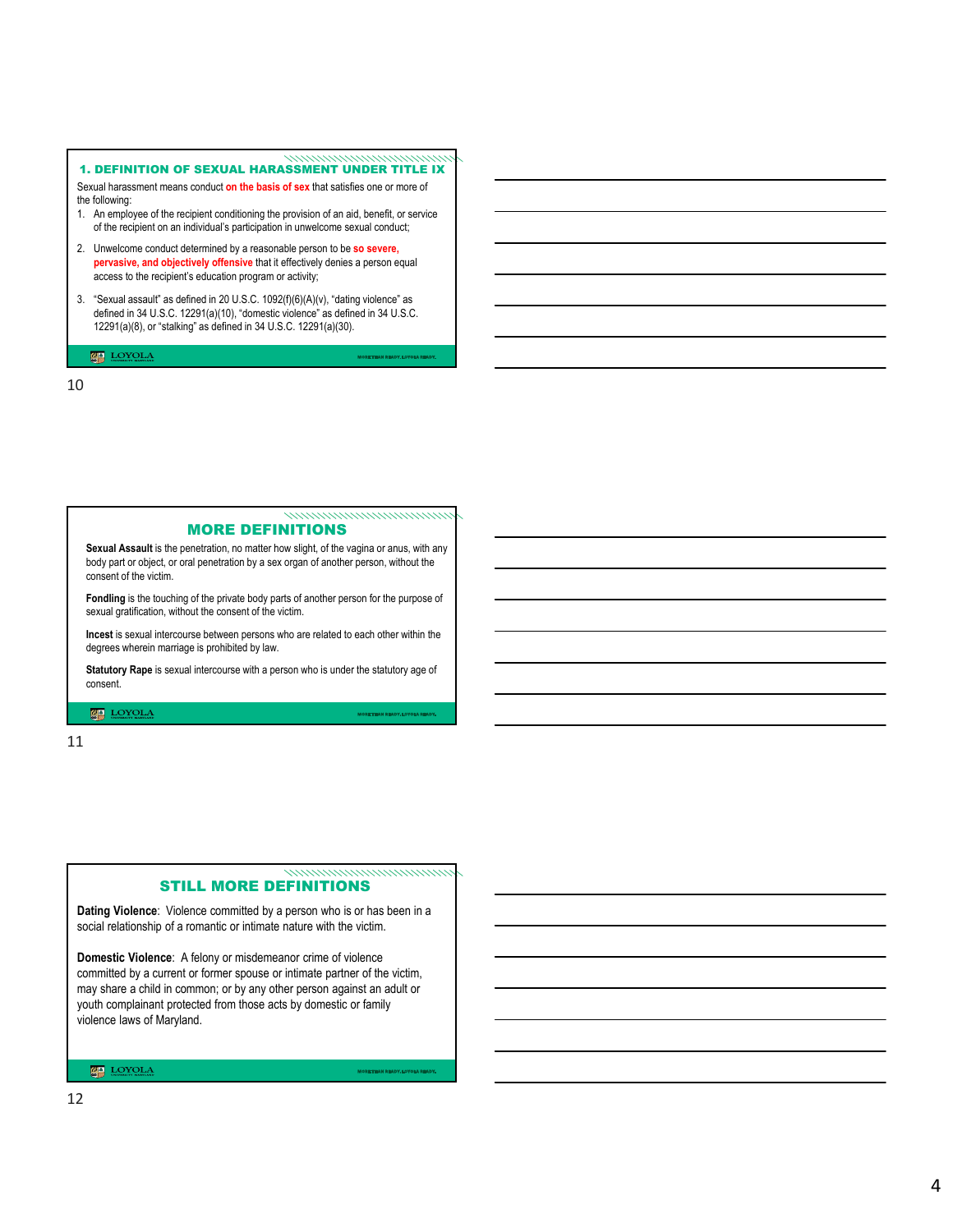## STALKING DEFINITION

namananananananana

Stalking is defined as engaging in a course of conduct directed at a specific person that would cause a reasonable person to:

- **Fear for the person's safety or the safety of others; or**
- **Suffer substantial emotional distress**

#### **LOYOLA**

13

#### nomoniminiminimininin OUTSIDE OF TITLE IX BUT STILL VIOLATIONS

**Harassment** under this section means unwelcome verbal, written or physical conduct based on sex, sexual orientation and/or gender identity, that has the purpose or effect of unreasonably interfering with an individual's work or education<br>(including living conditions) or that creates an intimidating, hostile or offensive environment.

**Sexual exploitation** means taking non-consensual or abusive sexual advantage of another person for one's own<br>advantage or benefit or for the advantage or benefit of anyone other than the person being exploited. Examples i images of sexual activity without consent, allowing others to observe a consensual sexual act without the prior knowledge or consent of all involved parties, and voyeurism.

**Student Quid Pro Quo Sexual harassment** is a form of harassment that consists of unwelcome sexual advances,<br>requests for sexual favors, or other verbal, written, or physical conduct of a sexual nature when a student of th unwelcome sexual conduct.

**MAN** LOYOLA

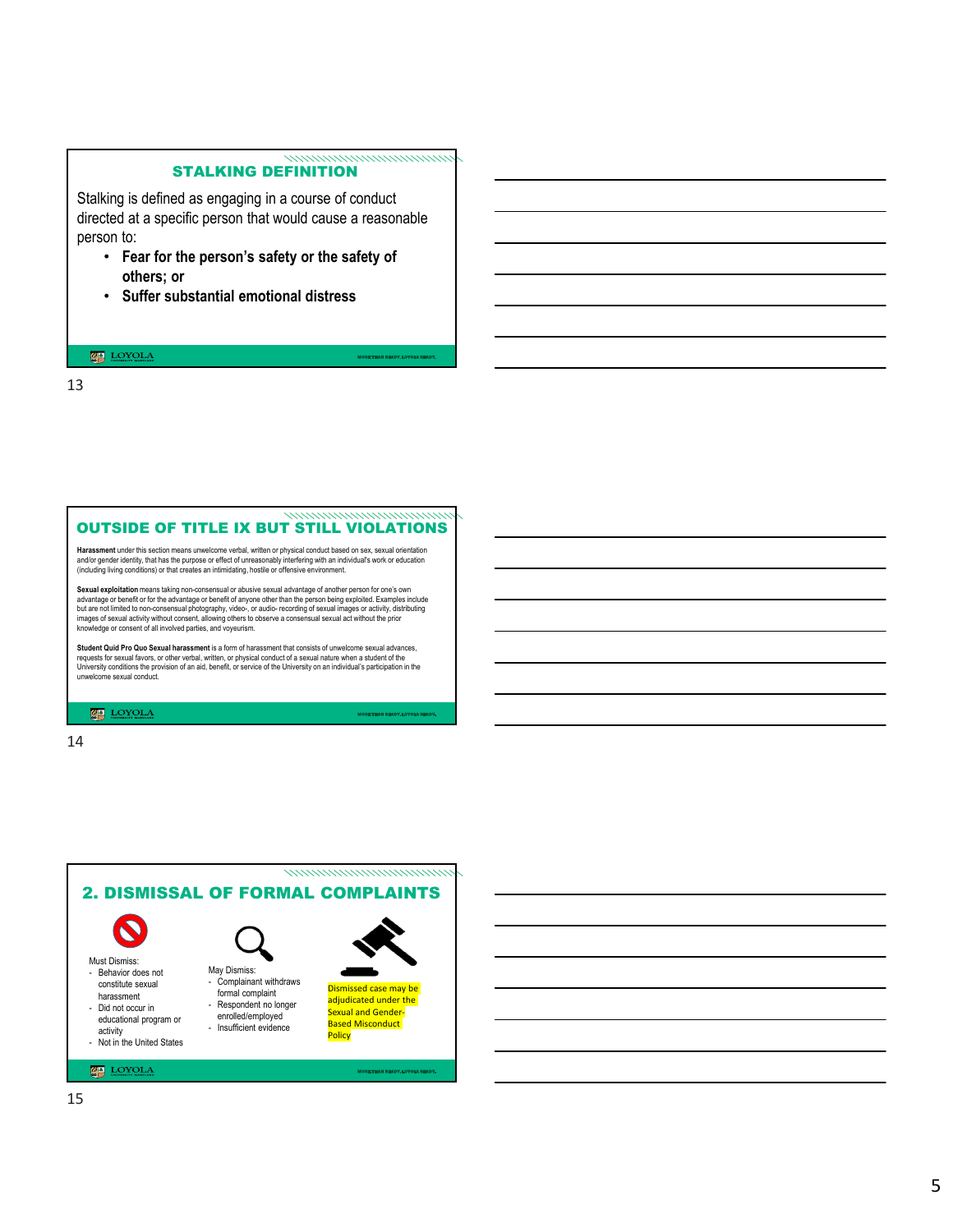







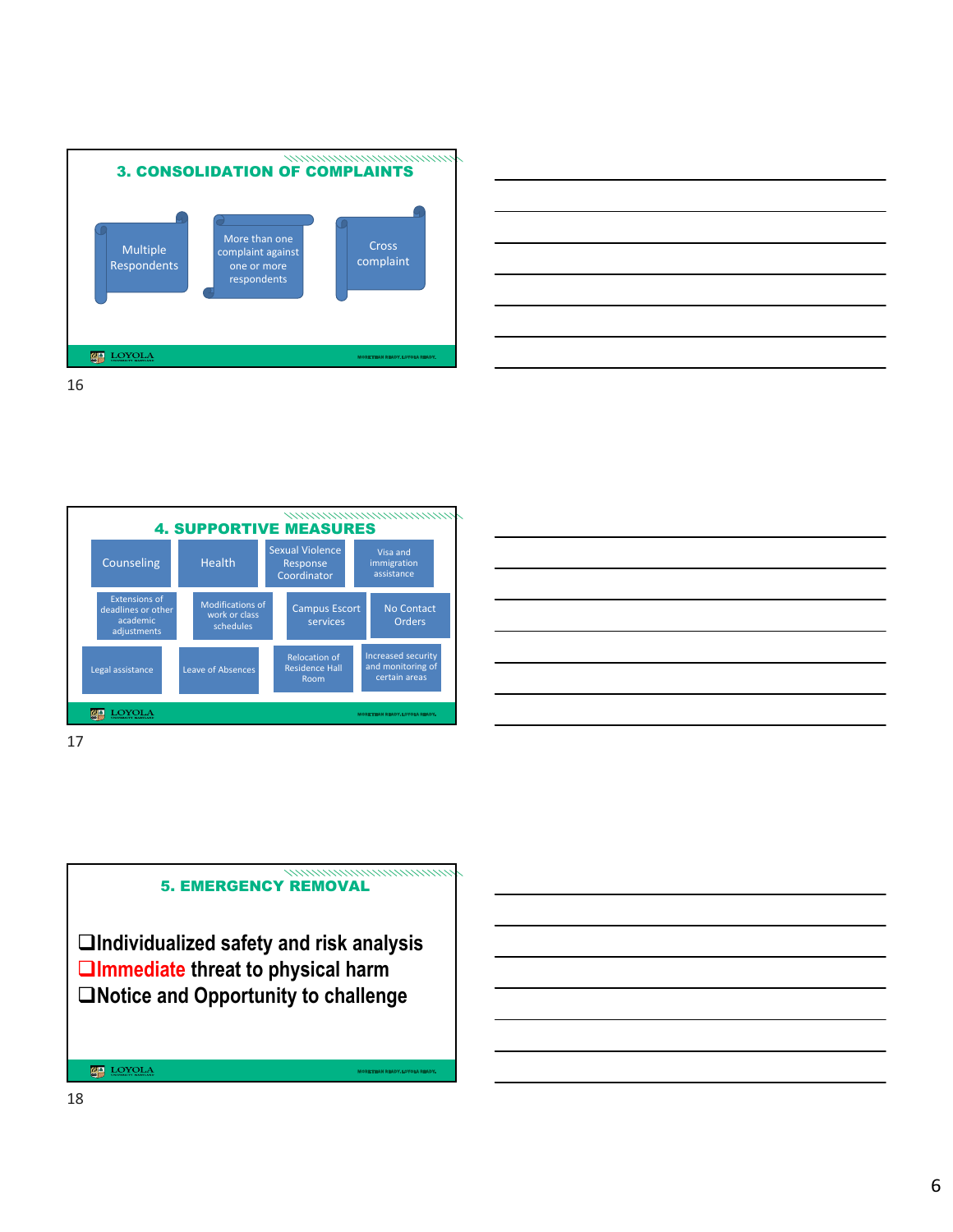## 6. NOTICE REQUIREMENTS

,,,,,,,,,,,,,

- **Grievance process info**
- **Sufficient details and sufficient time prepare**
- **Identities of the parties for alleged conduct**
- **Date, time and location of incident**
- **Respondent is presumed not responsible**
- **Advisors of Choice**
- **False statements prohibited**
- **Updates as needed**
- **Other: Accommodations for Disability and Criminal process**
- **Retaliation strictly prohibited**

## $\underbrace{\overline{\textbf{M}}\textbf{D}}_{\text{S<sub>NWRMWY} \text{MAXRAMRAM}}</sub>$ </sub>

19



20

#### namananananananana 8. INFORMAL RESOLUTION

- **Option after Formal Complaint is filed.**
- **Voluntary by both parties**
- **Any party may revert back to formal process.**
- **Not allowed for employee/student matters.**
- **Not permitted for sexual assault cases.**

## $\overline{\text{C}}$ LOYOLA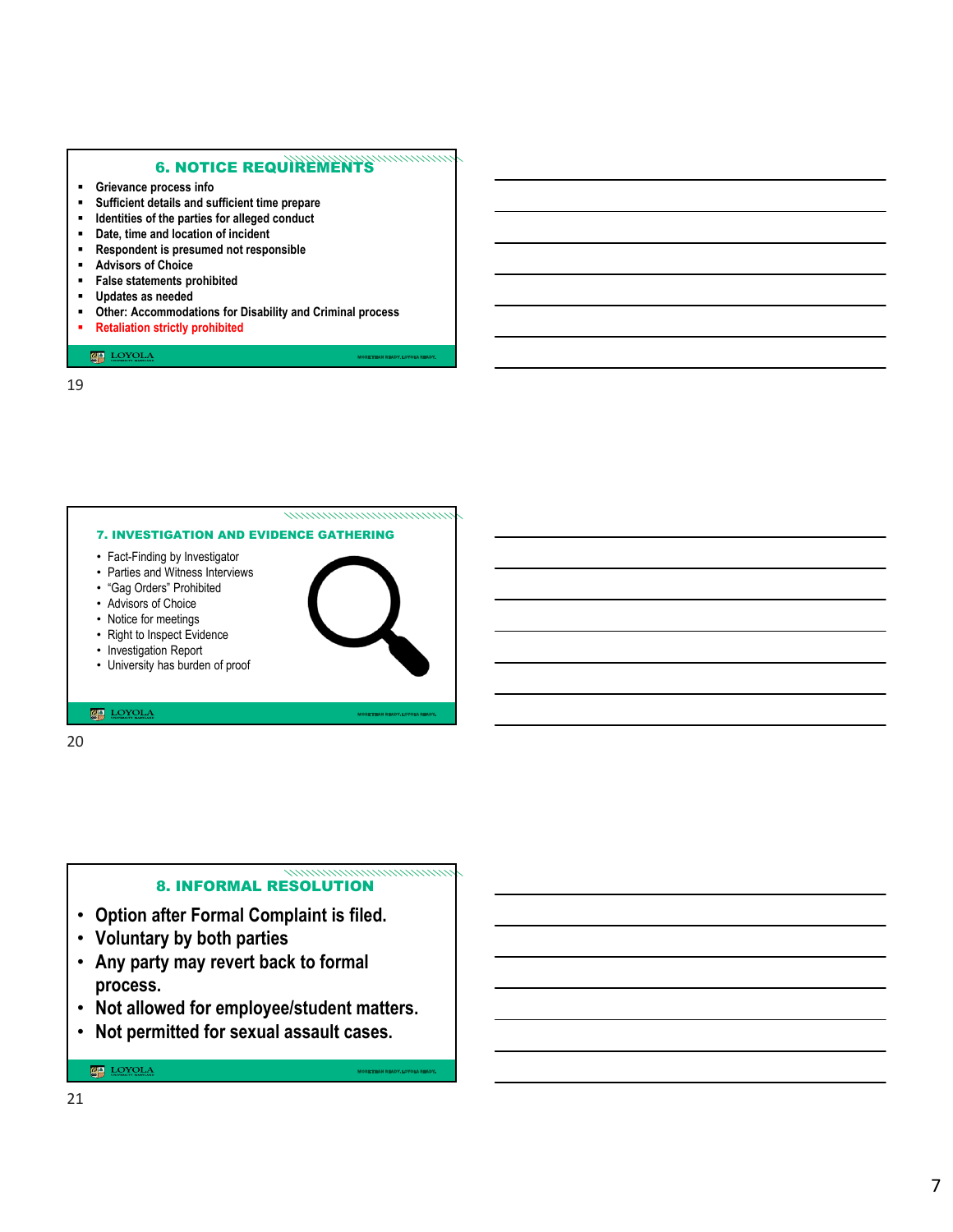## namananananananan 9. EVIDENTIARY STANDARD

**Preponderance of the Evidence** 

- **More likely than not**
- **50% and a feather**

**LOYOLA** 

22

# **"Single investigator" model is now prohibited In person or virtual** 10. LIVE HEARINGS

 **Must be recorded or transcribed, with recording or transcript available to parties for inspection and review** 

 $\begin{tabular}{|c|c|c|c|} \hline \hline \hline \multicolumn{3}{|c|}{\textbf{CDYOLA}}\\ \hline \multicolumn{3}{|c|}{\textbf{LOYOLA}}\\ \hline \multicolumn{3}{|c|}{\textbf{LOYOLA}}\\ \hline \multicolumn{3}{|c|}{\textbf{LOYOLA}}\\ \hline \multicolumn{3}{|c|}{\textbf{LOYOLA}}\\ \hline \multicolumn{3}{|c|}{\textbf{LOYOLA}}\\ \hline \multicolumn{3}{|c|}{\textbf{LOYOLA}}\\ \hline \multicolumn{3}{|c|}{\textbf{LOYOLA}}\\ \hline \multic$ 

23



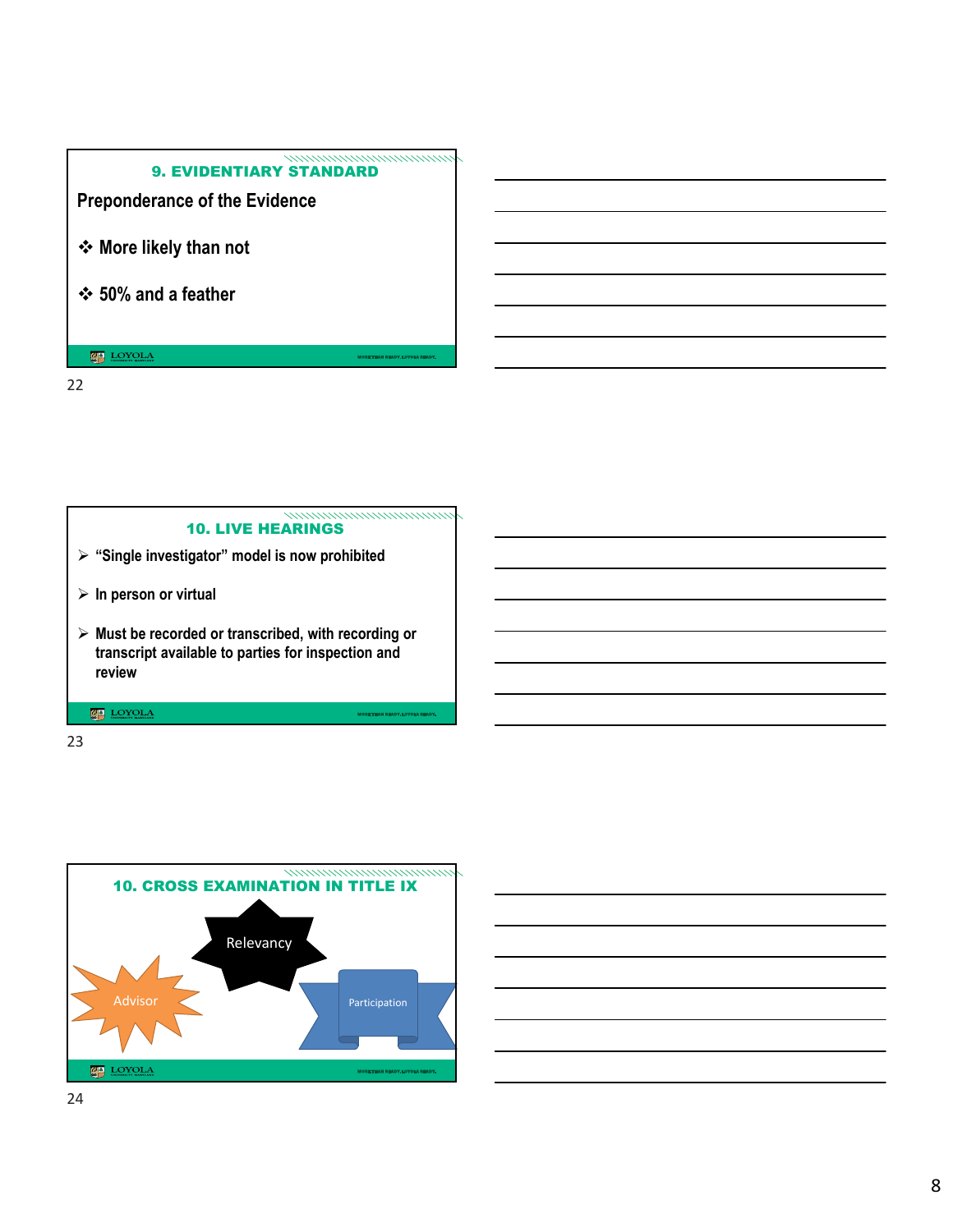#### <u>manananananananan</u> 10. DECISION MAKER'S WRITTEN DECISION

**Decision-maker(s) must issue written determination** 

**that**

- **Identifies allegations**
- **Describes procedural steps**
- **Includes findings of fact**
- **Includes conclusions applying facts to alleged violations**
- **Includes rationale for conclusion regarding each allegation**
- **Describes appeal procedures**

#### 

25

#### namamamamamaman INTAKE FORM

**Documents:** 

- **Incident information**
- **Health and Safety Measures**
- **Supportive Measures discussed and offered**
- **Policy and Procedures**
- **Acknowledgement by Complainant w/ copies**
- **Copy to appropriate Title IX Coordinator**

 $\underbrace{\mathbf{LOYOLA}}_{\text{symmetry Minkowski}}$ 

26

#### namananananananana INTAKE MEETING FORMAT

- **Introduce yourself & share role as Intake Officer**
- **Provide information on**
	- o **Reporting options on and off campus**
	- o **Grievance process difference between in T9 and out of T9**
	- o **Assess for health and safety**
	- o **Offer Supportive Measures**
	- o **Implement Supportive Measures**

**LOYOLA**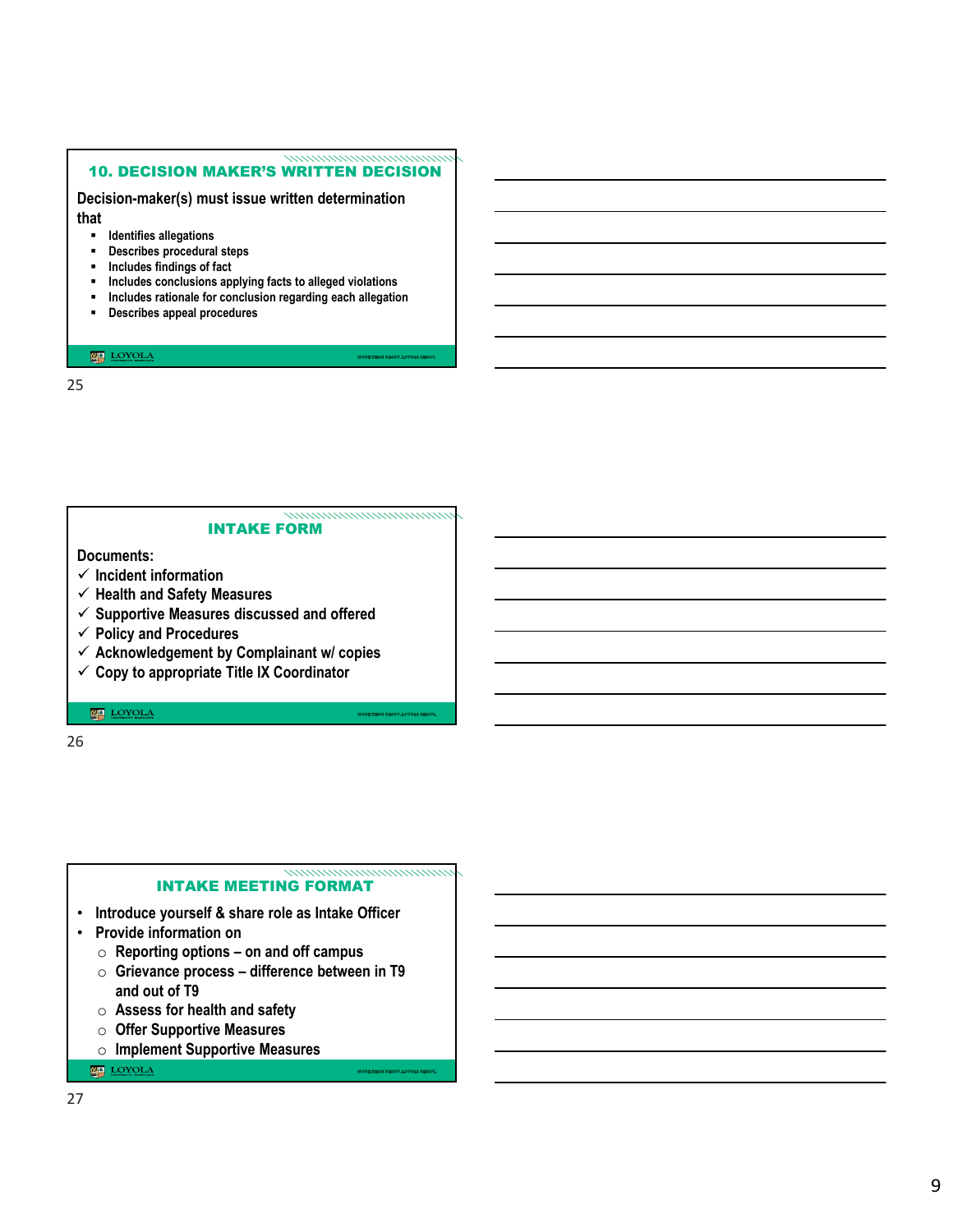#### <u>manananananananana</u> IMPLEMENTATION SUPPORTIVE MEASURES

- $\checkmark$  Referral to specific offices call when individual is in **office, if appropriate.**
- **Call Public Safety for transportation to SAFE program**
- **If safety is a concern, contact Women's Center or Counseling Center for lethality assessment**
- **Residence hall room changes and lock changes call Evan Huckfeldt – 410-617-5081**

## **LOYOLA**

## 28

## **Academic accommodations – contact Katsura Kurita 410-617-** IMPLEMENTATION SUPPORTIVE MEASURES

nomoniminiminimininin

- **5646**
- **Tutoring refer to Tutoring Services or Molly Fredette 410-617- 2623**
- **Leave of absences complete Change of Registration Form and Leave of Absence Form. Then send forms to Janice Vohrer in the Dean of Undergraduate and Graduate Studies office – 410-617- 5547**
- **Visa issues for international students contact Sunanda Bhatia – 410-617-2910**

## $\underbrace{\mathbf{LOYOL}}_{\text{S<sub>N</sub>$ </sub>

29

#### ,,,,,,,,,,,,,,,,,,,,,,,,,,,,,,,, IMPLEMENTATION SUPPORTIVE MEASURES

- **Reasonable safety accommodations- Public Safety – Adrian Black– 410-617-2863**
- **Change in work assignment/office/hours consult Karen Feeley at 410-617-1345**
- **No Contact Letters Use template and consult Katsura/Karen for proper completion and follow up.**

#### **MA** LOYOLA